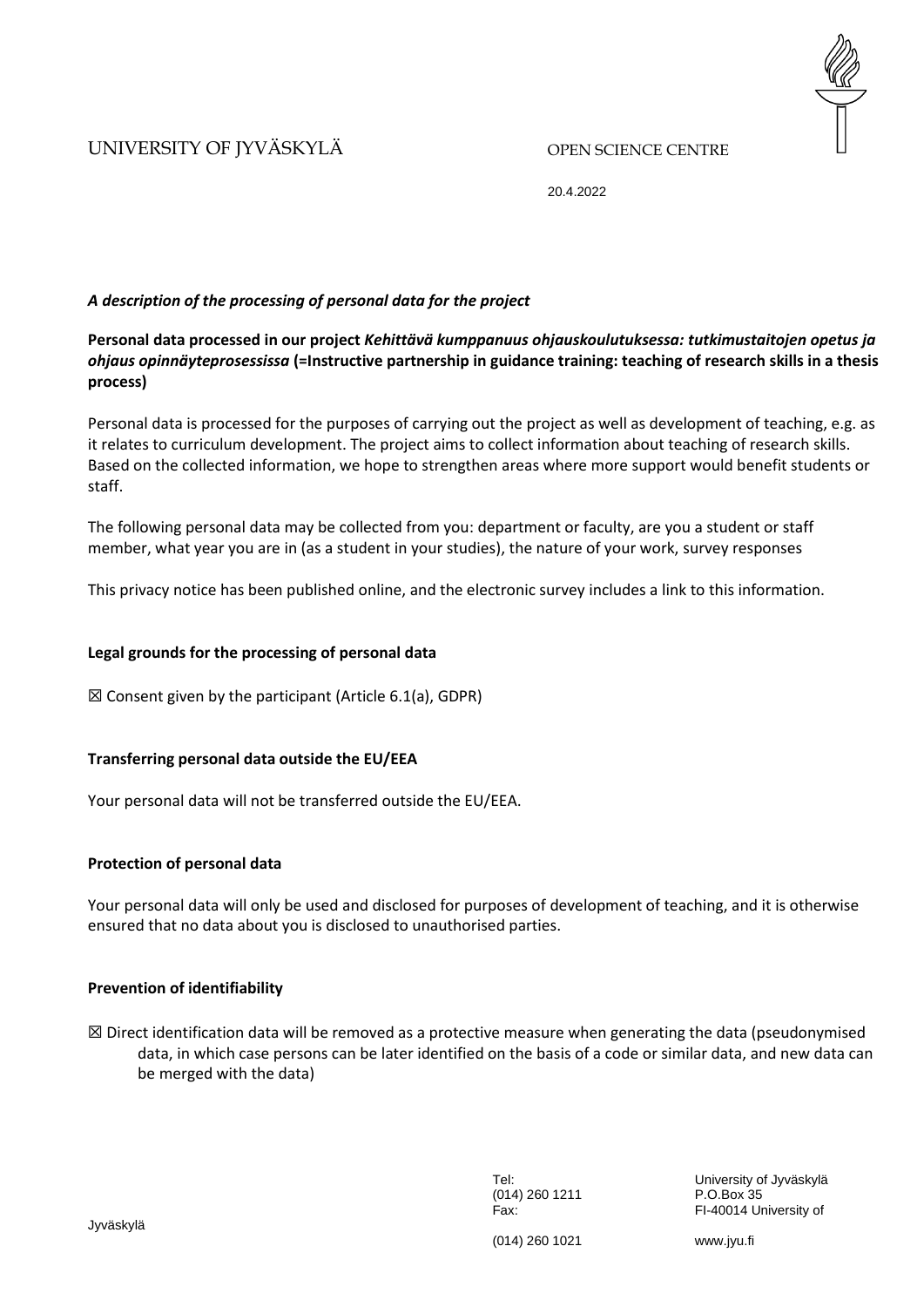### **Personal data will be protected by means of**

### $\boxtimes$  username  $\boxtimes$  password

Personal data is processed using university equipment protected by username and password. Personal data is stored on university U drive.

## THE PROCESSING OF PERSONAL DATA *AFTER* THE PROJECT

 $\boxtimes$  The register will be erased by (2025).

### **Controller(s) and project members**

The controller is:

University of Jyväskylä, Seminaarinkatu 15, P.O. Box 35, 40014 University of Jyväskylä. Tel.: +358 (0)14 260 1211, business ID: 0245894-7. **Data protection officer of the University of Jyväskylä:** [tietosuoja@yu.fi](mailto:tietosuoja@jyu.fi)**, tel.: +358 (0)40 805 3297.** 

**Person in charge:** Tiia Puputti, +358408054895, [tiia.puputti@jyu.fi,](mailto:tiia.puputti@jyu.fi) Avoimen tiedon keskus PL 35, 40014 Jyväskylän yliopisto

**Contact person:** Tiia Puputti, +358408054895[, tiia.puputti@jyu.fi,](mailto:tiia.puputti@jyu.fi) Avoimen tiedon keskus PL 35, 40014 Jyväskylän yliopisto

The persons who process personal data are in a contractual relationship with the university working at the Open Science Centre education team.

Additional processors of personal data: Webropol.

### **Rights of data subjects**

### Withdrawal of consent (Article 7, GDPR)

You have the right to withdraw your consent if the processing of personal data is based on consent. Withdrawing consent does not have any impact on the lawfulness of processing based on consent carried out before the withdrawal.

### Right to access data (Article 15, GDPR)

You have the right to obtain information about whether your personal data is processed, and which personal data is processed. If required, you can request a copy of the personal data processed.

### Right to have data rectified (Article 16, GDPR)

If there are any inaccuracies or errors in the processing of your personal data, you have the right to request your personal data to be rectified or supplemented.

### Right to have data erased (Article 17, GDPR)

You have the right to request your personal data to be erased in certain situations. However, the right to have data erased does not exist if the erasure prevents the purpose of processing from being fulfilled for scientific research purposes or makes it much more difficult.

Right to the restriction of processing (Article 18, GDPR)